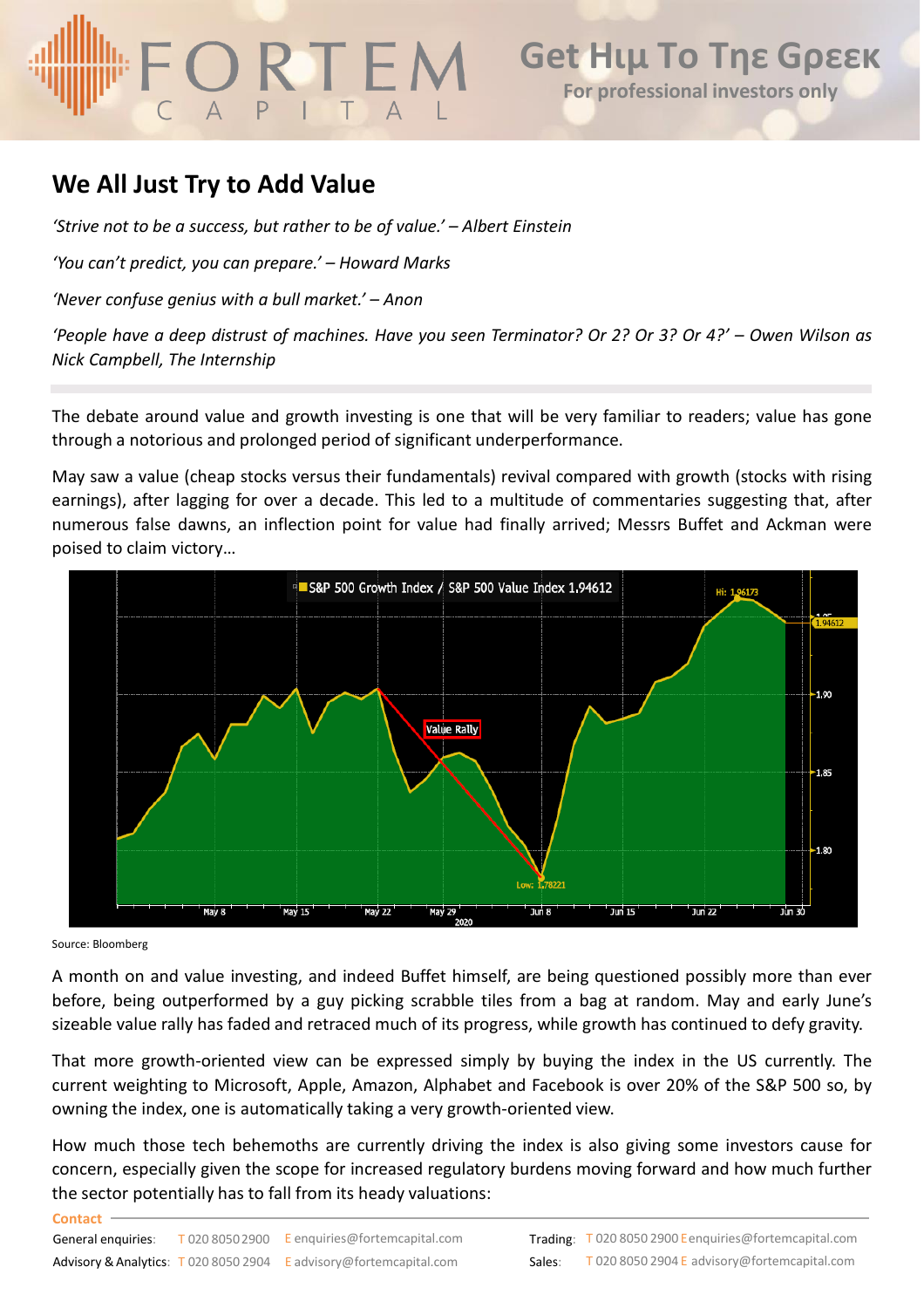

Source: Bloomberg

There is also a large and growing school who believe that when value does finally start to show itself, it is likely to be an extremely profitable trade; the question is when. Currently, expressing that view in the form of long only equity, in place of a more growth-oriented allocation such as an S&P 500 tracker, is a risk in itself.

For those investors looking at fundamentals (the clowns!), for years the mega-cap growth companies in the S&P 500 (FAAMG) have provided the growth that was lacking in the economy as a whole, and while growth has been hard to come by, investors have been happy to pay a heavy premium for it:



Look familiar?

### Source: Bloomberg

**Contact**

General enquiries:

Advisory & Analytics: T 020 8050 2904 E advisory@fortemcapital.com Sales: T 020 8050 2900 E enquiries @ fortemcapital.com

**Trading:** T 020 8050 2900 Eenquiries@fortemcapital.com T 020 8050 2904 E advisory@fortemcapital.com